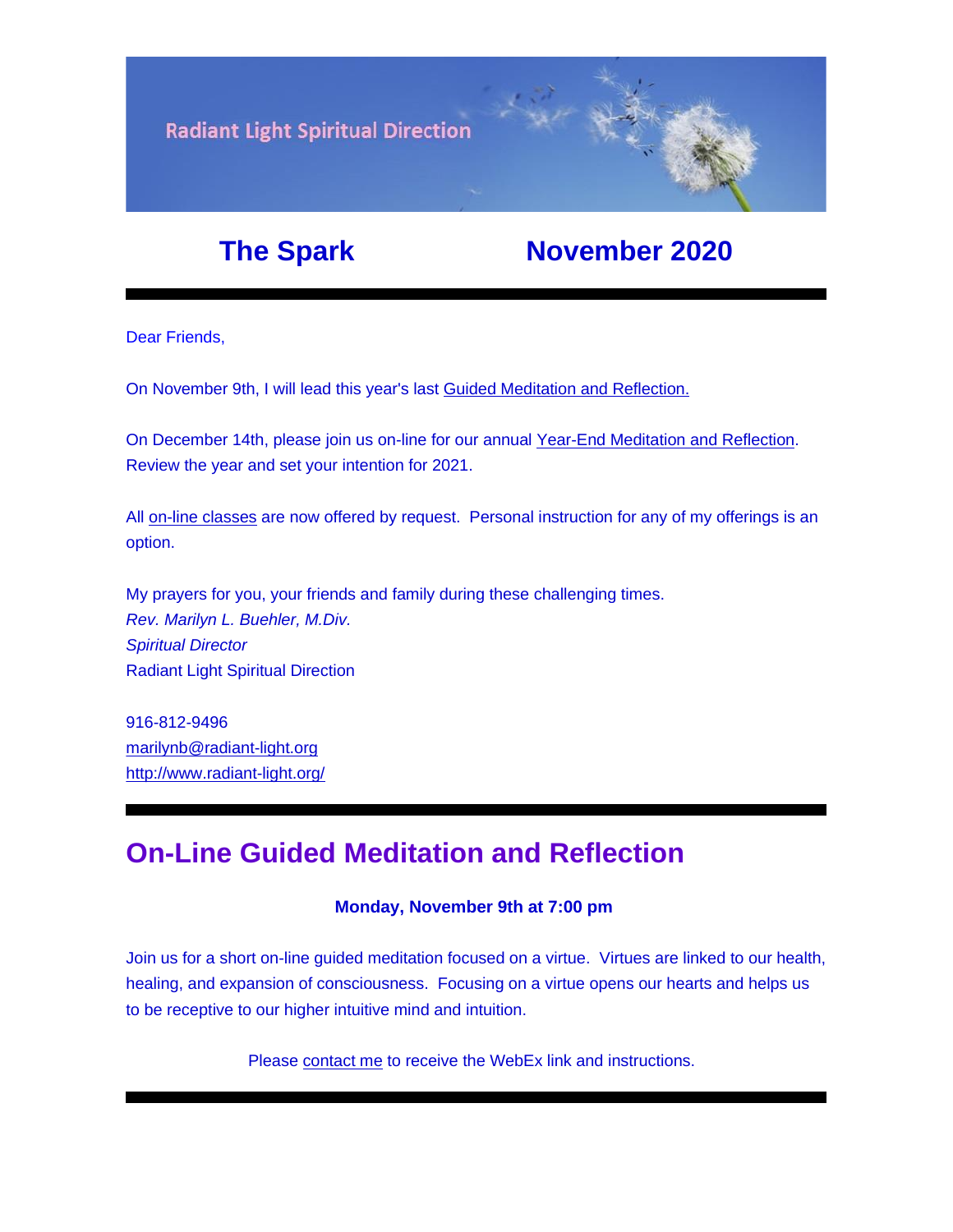# **Year-End Meditation and Reflection**

#### **Monday, December 14th at 7:00 pm**

An evening of reflection, gratitude, meditation, and hope. Join us for a guided meditation to receive the blessings of this sacred time of year.

We will review and reflect on the past year, and set our intention for 2021. As we near the Winter Solstice, which is the shortest day of the year, the days will begin to grow longer. Many traditions celebrate the birth of the physical sun as symbolic of the return of the Inner Light. The Winter Solstice reminds us that there is a divine consciousness within that seeks birth. It is the beginning of a new cycle.

May the awakening light keep the flame of the Christ light burning within your heart.

Please [contact me](https://u18544456.ct.sendgrid.net/ls/click?upn=R-2Bl7NGDLiuME3v4KUDXT9h2qnOPi-2Bv0NUDPOAvqgwbSGaV-2BAb3Xm4aVOKtH6HhU9m-2FTXOQwSXWi82XNXQXmW0TeTtZ6vr6yUMbwGvzZnWPbVSkSjSMHWxvqYdohdT2g75DyE_FiQrYGg1YZElR924caalGEP3AHGeF79ulf5jxC9Fbcd8IfoR4p2-2FW0xZvJaX6Y3z75H0Yw3uGmHJTH3azVPJ5HTXrZ-2Ft5OVM5Vv31JFvUf3sl-2Bt2VvZL3mo9-2FDK3jGCpiS9rP21ljXJu5qlv9qCK19IiQGA4m-2FUUGH66ogonfER9rokIXi5NcYA3XIQMlFs-2BRNx8QqWY3dwGnRW-2F8B3CGlvGz3C2d3IHNYpMs1mODngcSEHdqoIba6wSOW3ds-2BLpNO338oZhfOBOdPLOogm6IGbjvTb3DrkAyibdH-2B1HEdnlntmaT-2FIY53ioNL4zP0SjbKBW9j3PqewECSd1Jj-2FWo22xYYNBEhpvroQ0C9jMH1hRjWjqq60wd9piHUcZkUCRlfRmGwYr8iNIgSsYw2SiGoBxsnzQeKq10cI6Vs8hj1lyNFifAwRwPtu4JL1IMHTqWZfoNSJj5XX7xY58xB6KWTWw6dgY1PoLqLmutpKuQHSscHtkU6A-2FFQQFq0XeW-2FDfigj-2FeU7HHE9sBhBQDxf0a7tB7F-2Bd4T09AiZaRHTYUz0atA-2BBJ8qTRuC1-2FyBbWndBVjMBwwFjCsCV79hs-2ByPPIgOHlms9PoBd03o6Q91pAa-2BlKhygk6Fnex0zl4gIiUXjHtBqzx4pGBoCx4eZ8326MBWVl7tUoFrqng3P4RlmQOn9v08mD-2F9-2Bv5BC07yOCYPgqMvGv5ImDlxNa8EY-2BHvqlB8K5kztMbPFhjhVlaYJ98CJ7mNby-2Bmk8TUEuqBzP40LiC6CthdJiiLfwblA1ucL-2F3Klg5cGWyiuVkU7F2hs2Wdq4w2LZ0gVZCmwhJfScfF-2BQae94B2-2FvGBtHrkYzn9tH29fr1-2BDEvHhopPhKR-2FSPoNF0Ck28YaaeusBdktHUkY5) to receive the WebEx link and instructions.

# **Spiritual Support for End of Life**



I now offer support to those at end of life by phone or WebEx Meetings. I bring my experience as an interfaith minister, hospice volunteer, and hospital chaplain to this ministry.

Contact me if you know someone in need.

### **Ponder This**

#### **1000 Women in Religion Project**

Did you know that as of February 2018, 17.49% of biographies on Wikipedia were about women? **[The Women's Task Force of the Parliament of the World's Religions "1000](https://u18544456.ct.sendgrid.net/ls/click?upn=R-2Bl7NGDLiuME3v4KUDXT9r1vZG37bpWQIiPa-2BlmvRx93cc-2FVPxVeBTfRCv9z6gne-2BXI72v2zd02t-2B9spGa-2FdIvqphrQ5qtZGe39JbezkVjNavOw22WoILrqa-2Bz9zuMdC6-2F8kuVqnICtD6hWABWpIIg-3D-3DcL8Y_FiQrYGg1YZElR924caalGEP3AHGeF79ulf5jxC9Fbcd8IfoR4p2-2FW0xZvJaX6Y3z75H0Yw3uGmHJTH3azVPJ5HTXrZ-2Ft5OVM5Vv31JFvUf3sl-2Bt2VvZL3mo9-2FDK3jGCpiS9rP21ljXJu5qlv9qCK19IiQGA4m-2FUUGH66ogonfER9rokIXi5NcYA3XIQMlFs-2BRNx8QqWY3dwGnRW-2F8B3CGlvGz3C2d3IHNYpMs1mODngcSEHdqoIba6wSOW3ds-2BLpNO338oZhfOBOdPLOogm6IGbjvTb3DrkAyibdH-2B1HEdnlntmaT-2FIY53ioNL4zP0SjbKBW9j3PqewECSd1Jj-2FWo22xYYNBEhpvroQ0C9jMH1hRjWjqq60wd9piHUcZkUCRlfRmGwYr8iNIgSsYw2SiGoBxsnzQeKq10cI6Vs8hj1lyNFifAwRwPtu4JL1IMHTqWZfoNSJj5XX7xY58xB6KWTWw6dgY1PoLqLmutpKuQHSscHtkU6A-2FFQQFq0XeW-2FDfigj-2FeU7HHE9sBhBQDxf0a7tB7F-2Bd4T09AiZaRHTYUz0atA-2BBJ8qTRuC1-2FyBbWndBVjMBwwFjCsCV79hs-2ByPPIgOHlms9PoBd03o6Q91pAa-2BlKhygk6Fnex0zl4gIiUXjHtBqzx4pGBoCx4eZ8326MBWVl7tUoFrqng3P4RlmQOn9v08mD-2F9-2Bv5BC07yOCYPgqMvGv5ImDlxNa8EY-2BHvqlB8K5kztMbPFhjhVlaYJ98Bfp2vKF1ALVDOASjaSmVzx48DppvYA1rnti4NI3HoLl8Od2CzLvMh0Jv4biBzLQUTlAcb28DtwSdDoebAZip2O-2B0FNKYGcqKmePBtaSkS0Yr7GdtwpBU7R8T5yBXBiGyO2ufq6uxMHPvalm01yTtiC)**